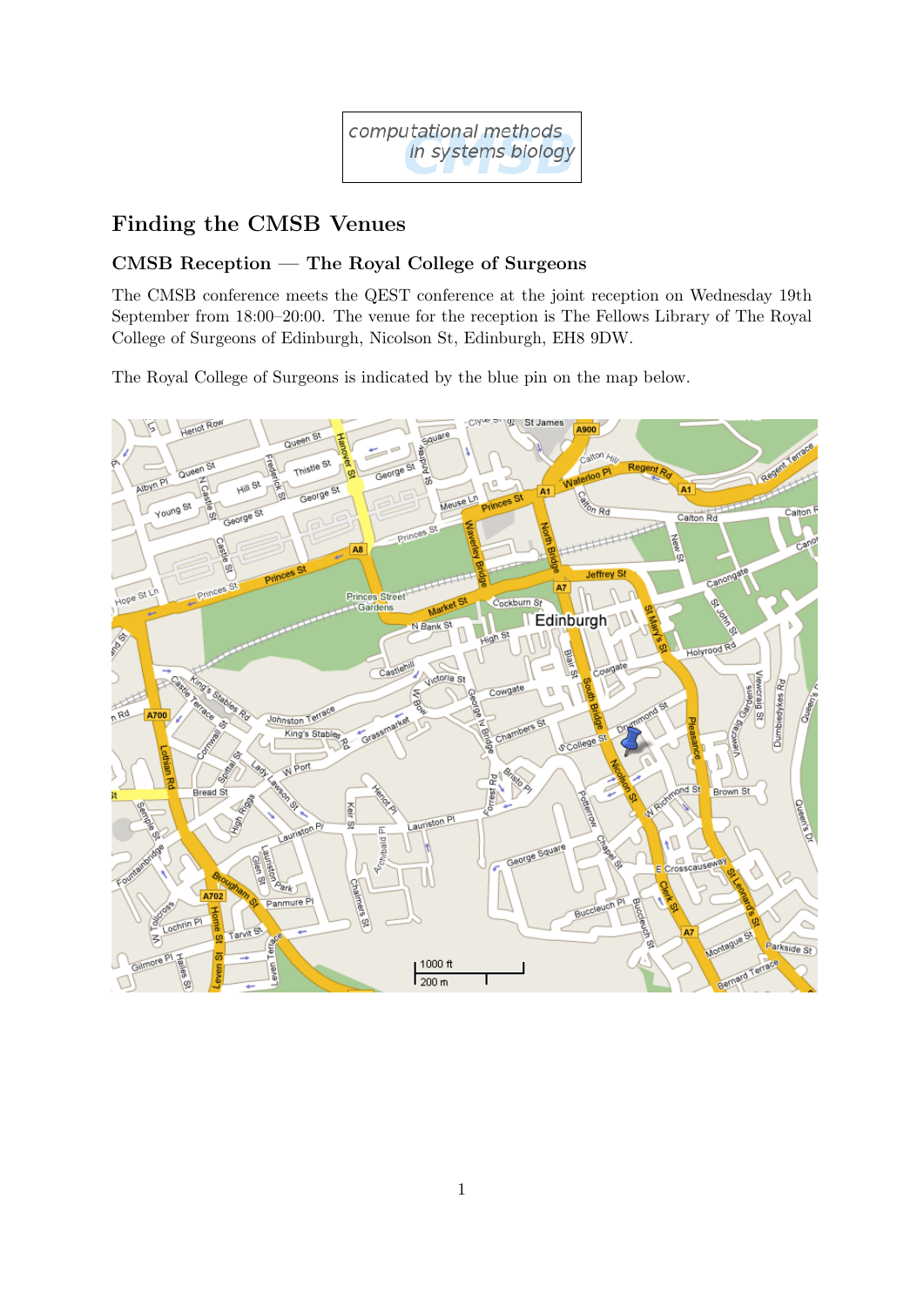#### CMSB Technical Programme — The e-Science Institute

The technical programme of lectures for the CMSB conference takes place in the e-Science Institute, 13–15 South College Street, Edinburgh EH8 9AA. Registration for the conference begins at 8:30am on Thursday 20th September.

The e-Science Institute is indicated by the red pin on the map below.



#### Arrangements for posters

Posters should be handed in to the registration desk in the e-Science Institute before the invited talk begins each day. Posters are displayed in the Chapterhouse room of the e-Science institute. Posters should be collected from the Chapterhouse room at the end of the day. Poster authors should consult the CMSB Web site for details of the day on which their poster is displayed.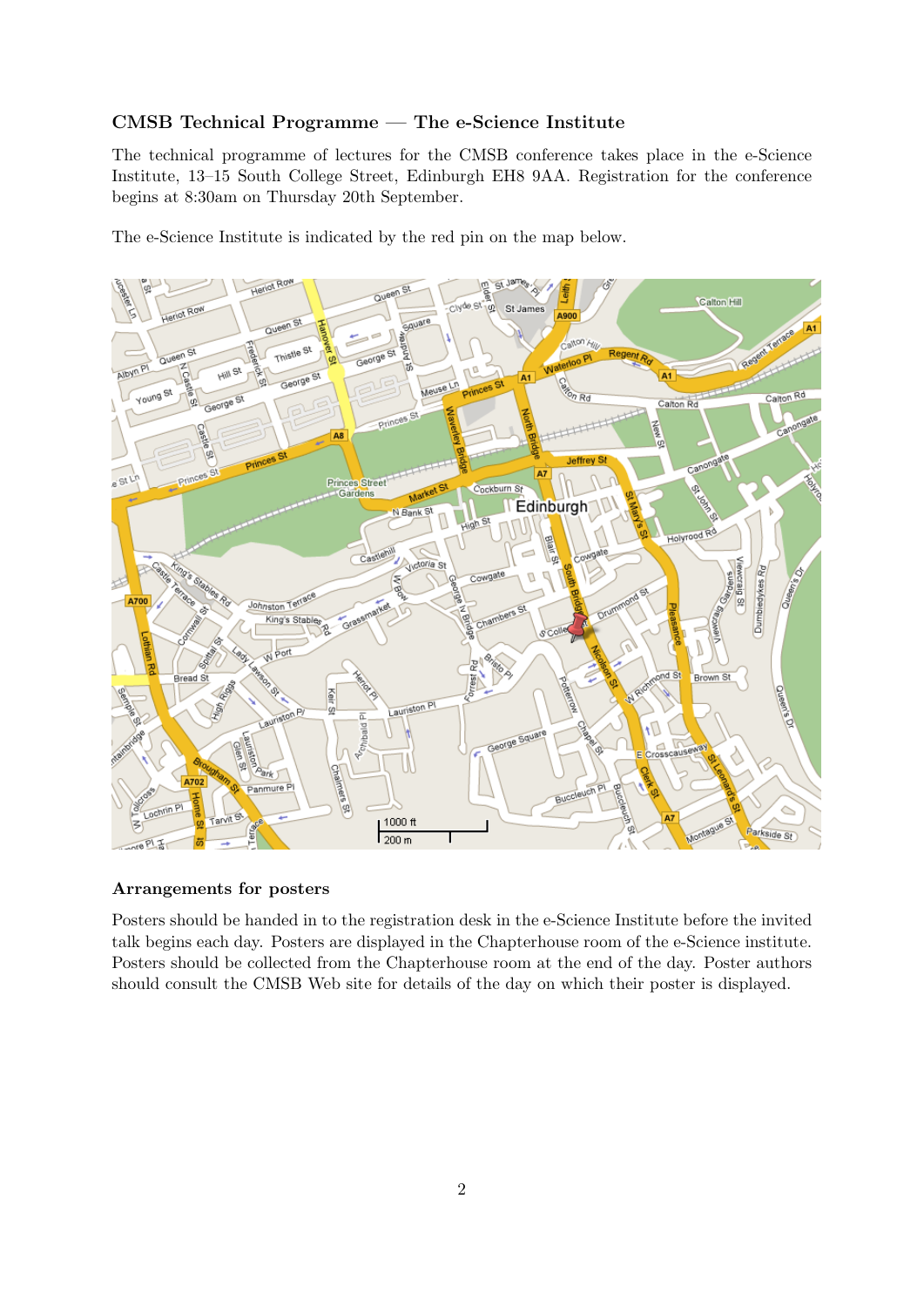### CMSB Conference Dinner — The Royal Society of Edinburgh

The CMSB conference dinner is held in The Royal Society of Edinburgh, 22–26 George Street, Edinburgh, EH2 2PQ. Drinks are served at 19:30 and dinner is at 20:00. All delegates of the conference are invited to this dinner.

The Royal Society of Edinburgh is indicated by the yellow pin on the map below.